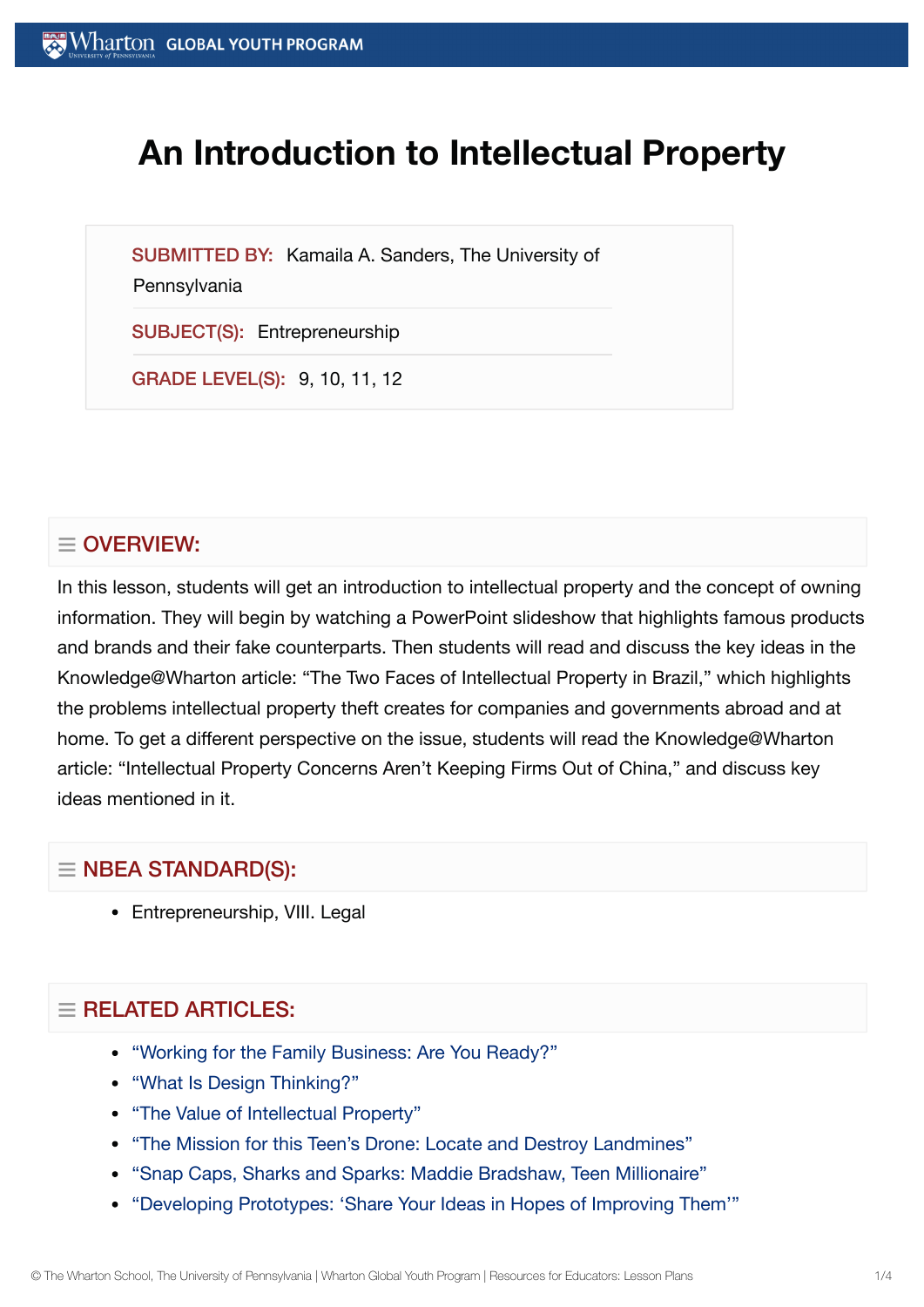- "Designer Christian Louboutin Goes to Court to Protect [His Precious Red](https://globalyouth.wharton.upenn.edu/articles/designer-christian-louboutin-goes-court-protect-precious-red-soles/) Soles"
- "Career Insight: Elvis Zhang on Making [Cities Better"](https://globalyouth.wharton.upenn.edu/articles/career-insight-elvis-zhang-making-cities-better/)

**Common Core Standard(s):** Vocabulary acquisition and use, key ideas and details, integration of knowledge and ideas.

**Objectives/Purposes:** In this lesson, students will understand the concept of ownership of information and intellectual property law. They will also gain an understanding of the implications of intellectual property on companies and governments at home and abroad.

#### **Knowledge@Wharton Articles:**

- "The Two Faces of Intellectual [Property in](http://knowledge.wharton.upenn.edu/article.cfm?articleid=1339) Brazil"
- "Intellectual [Property Concerns Aren't](http://knowledge.wharton.upenn.edu/article.cfm?articleid=804) Keeping Firms Out of China"

#### **Other Resources/Materials:**

- Create a Power Point slideshow that highlights the diversity and number of items, (including cars, food, electronics, websites, clothes, website layouts and other items) that have been victims of intellectual property theft.
- Create mini red, yellow and green stop signs out of construction paper and popsicle sticks for each of your students.

#### **Activity:**

1. *(15 mins)* Begin this lesson by having students work with a partner to brainstorm a list of companies and products that have fake counterparts (Apple, Ikea). Then, have each group share their list with the class so that you create a master list. Next, hand out mini red, yellow and green stop signs to each student and show the Power Point slideshow that you have created which highlights various brands both national and international, and their fake counterparts. Hopefully there will be many products shown in the Power Point slideshow that students did not even think of or had not previously known about. For each slide, have students vote (red if they think the product violates intellectual property, yellow if they are not sure, and green if they do not think there is a problem).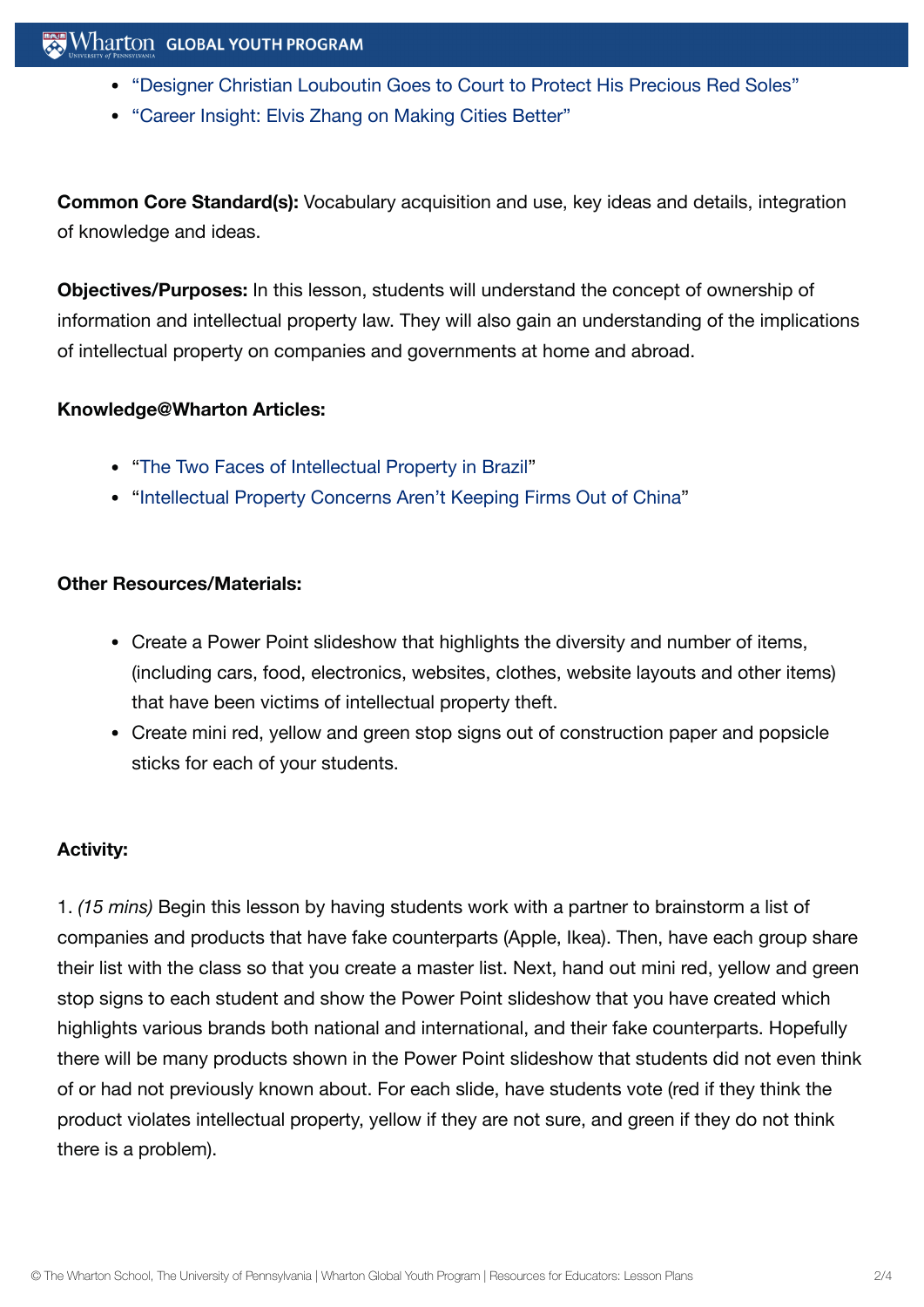## $\mathbb{R}$  Wharton Global youth program

Lead a brief discussion to get students' reactions to each slide in the PowerPoint. You can ask students questions like: why do they think companies make counterfeit goods, and whether they think this is an ethical practice. Take a poll to see how many students think it is wrong for companies to make these kinds of products and how many think it is a valid practice. Then you can explain that for many companies, especially from developed countries, it is very hard to enforce intellectual property laws in developing countries, where many of these kinds of goods originate.

Slides to include may be:

- Chrysler 300 vs. Bentley
- Fake purses
- Fake Disneyland
- Fake Rolls Royce
- Payless vs. Adidas shoes
- Mock Kate Middleton wedding dress
- Fake Mickey and Minnie Mouse

2. *(15 mins)* To highlight the difficulties of enforcing intellectual property laws internationally, have students read the article: "The Two Faces of Intellectual Property in Brazil." Then have students discuss with a partner the following key points from the article:

- Brazil has become one of the world's largest economies in part because of their "illegal seizure" of U.S. technology and information. This has caused to U.S. to lose \$1 billion in revenues.
- Does Brazil have the moral right to distribute valuable drugs, software and other patentprotected products to poor people who cannot afford them even if that means violating the country's obligations as a member of the World Trade Organization?
- In what ways is Brazil's stance against IP bad for the country?
	- It discourages multinational companies from making investments in Brazil that could exploit the countries biodiversity and rapidly improve skills in that sector.

After students have finished discussing these issues with their partner, lead a class discussion to see what reflections students had on the article and countries that openly violate intellectual property laws.